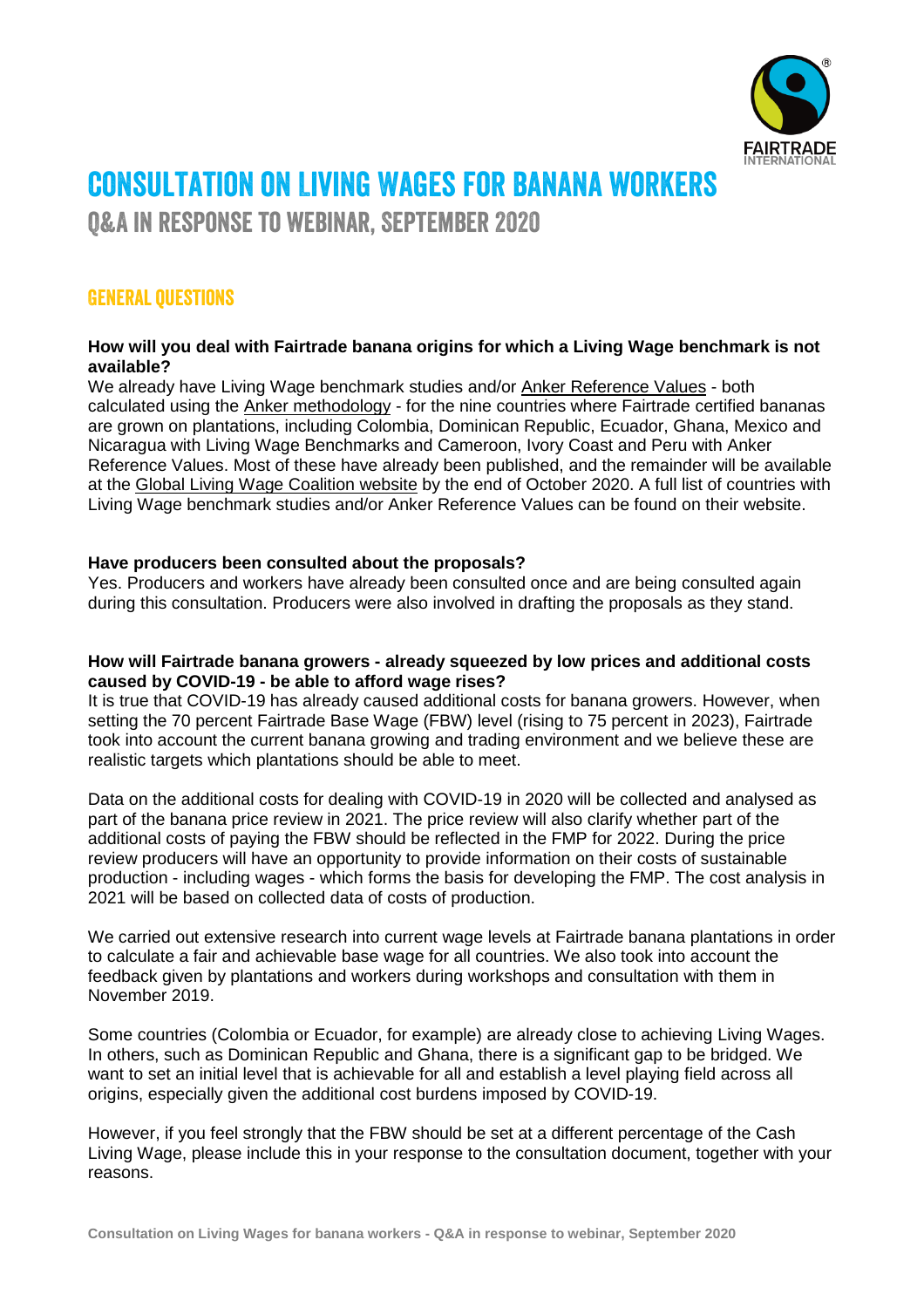

### **Why aren't traders, retailers and consumers being asked to pay more in order to close the Living Wage gap?**

Fairtrade believes that we all have a responsibility to pay a fair price for bananas which will enable workers to earn a Living Wage, which is why this consultation engages with retailers and traders. as well as workers and plantation owners. In addition, we have always been clear that buyers, retailers and consumers should support the right of workers to organise and bargain collectively. That said, we have to start somewhere and if we wait for everyone in the supply chain to agree higher prices it's unlikely workers will see the benefits any time soon - indeed, banana prices are going down and are likely to be squeezed even further. We believe our proposals will achieve significant steps towards Living Wages for banana workers, but we will continue to urge all actors in the supply chain to accept their responsibility for enabling Living Wages, by reviewing the Fairtrade Minimum Price (FMP) for banana in relevant origins.

#### **How did you assess the value of in-kind benefits? And what percentage of the Living Wage Benchmark can be counted as in-kind benefits?**

It is important to note that in-kind benefits are not part of our strategy for closing the Living Wage gap. In setting the level of the FBW, we are only looking at the cash component of the Living Wage. It is very difficult to estimate the monetary value of in-kind benefits - which varies between different countries and different plantations - which is why we're focusing on the cash components of a Living Wage

According to our internal research on what is currently provided to workers, in-kind benefits make up an average of 10 percent of the Living Wage Benchmark in banana producing countries. Based on this, Fairtrade International accepts that in-kind benefits can form up to 10 percent of the Living Wage Benchmark (but not the cash component of the Living Wage). In order to strengthen our understanding of in-kind benefits and the role they play in decent incomes for workers, we are also in discussion with [IDH](https://www.idhsustainabletrade.com/) about opportunities for alignment and collaboration. Fairtrade is represented on the advisory committee for the IDH Salary [Matrix,](https://www.idhsustainabletrade.com/matrix-living-wage-gap/) which considers in-kind benefits.

# **Do the new proposals apply also to Small Producer Organizations (SPOs)?**

No, they are only for plantations (Hired Labour settings) and workers on plantations.

#### **Won't this cause more bureaucracy and confusion for banana plantations - most of whom are dual certified with Fairtrade and Rainforest Alliance?**

As the leading global ethical standard setter, Fairtrade believes its proposals are both in line with its mission and principles and the most effective strategy to achieve Living Wages for banana workers. Other organizations may choose to take a different approach, but both Fairtrade and Rainforest Alliance are members of the Global Living Wage Coalition and as such we strive to align our approaches wherever possible. This aim is also shared along with all members of the GLWC.

# **WAGES**

# **Does the Fairtrade Base Wage depend on sales of Fairtrade bananas?**

No. The FBW is not linked to Fairtrade sales or to labour productivity. Every Fairtrade certified banana plantation must pay it regardless of sales volumes, or the percentage of production sold under Fairtrade terms. In those cases where the national minimum wage or current wages are higher than the FBW, there will be no change to wages. However, where current wages and the national minimum wage are lower than the FBW, then the latter must be paid.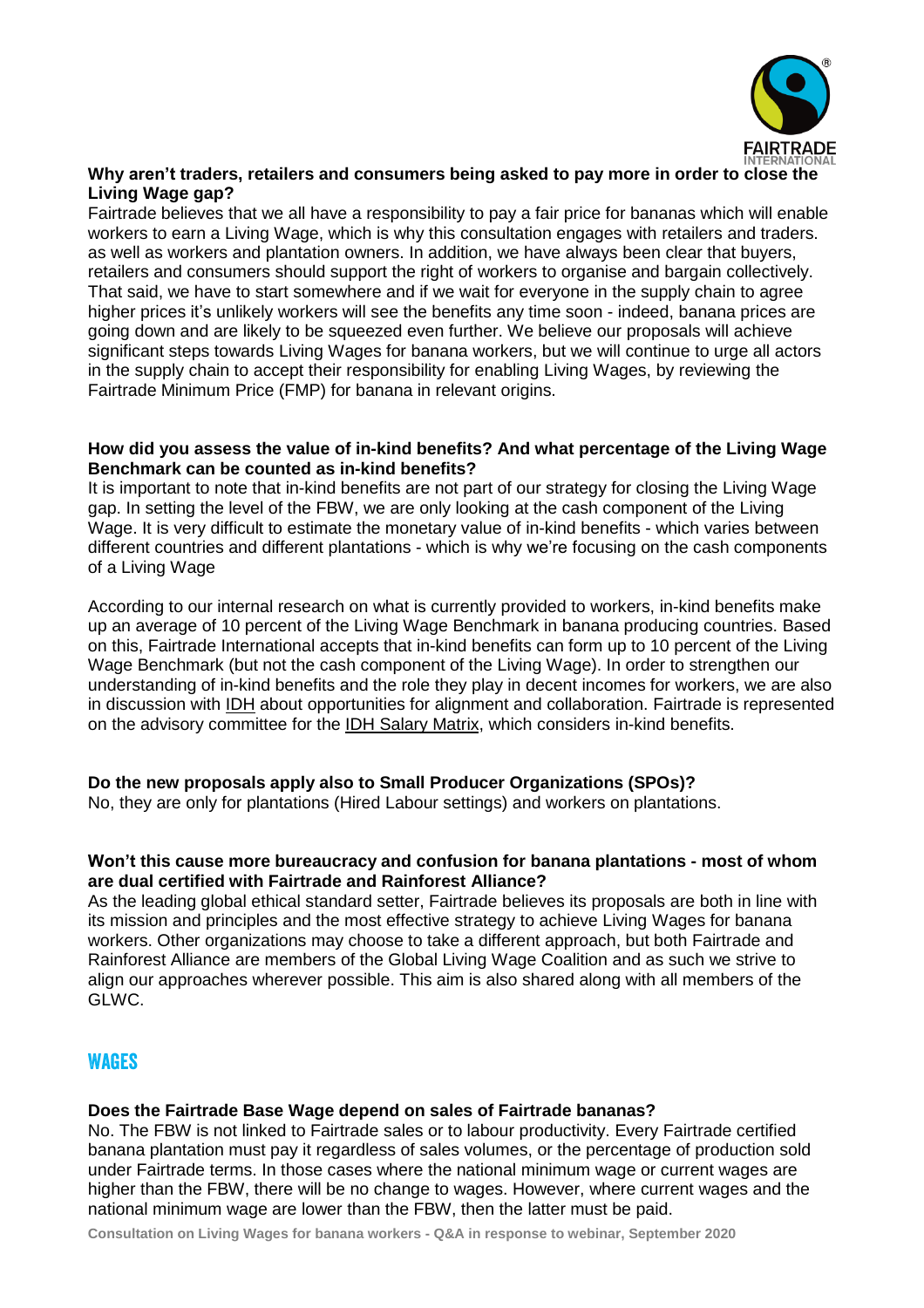

#### **What happens if a plantation can't or won't pay the Fairtrade Base Wage?**

Ultimately, any Fairtrade certified organization which refuses to comply with the Standard requirements will be investigated by our independent certifier FLOCERT and could be suspended and eventually decertified. However, our proposals have been drafted after thorough research and consultation - and are currently going through another round of negotiation - and we are confident we have come up with a package which will be acceptable to the vast majority of both plantations and workers.

#### **When will the Living Wage gap be completely closed?**

Eliminating the Living Wage gap is of course the ultimate goal, but we have not set a date as a requirement under the Standard because we believe that employers and workers have to work together to achieve this target. We are suggesting that companies and trade unions themselves should set the timeline and steps for reaching the Living Wage, because ultimately any agreement will be all the stronger for having been negotiated willingly rather than being imposed.

Fairtrade International also reviews the costs of sustainable production periodically (in consultation with all stakeholders), which also factors in any increase in labour costs.

However, if you feel strongly that Fairtrade should add a fixed date as a condition in the revised standard, please include this in your response to the consultation document, together with your reasons.

# **Can part of the Fairtrade Base Wage be paid in in-kind benefits?**

No. The FBW is calculated as a percentage of the cash component of the Living Wage, therefore the FBW is also a cash wage, and does not include any in-kind benefits. We're not counting in-kind benefits because it's very difficult to estimate their monetary value which vary between different countries and different plantations, and because we're focusing on the cash components of a Living Wage.

# premium

**By using some of the Fairtrade Premium to close the Living Wage gap, aren't you in danger of taking money away from community projects such as healthcare or education?** It's true that some of the cash to close the Living Wage gap could come from Premium funds, but this is a temporary measure to plug the gap until wages rise to the level of the net Living Wage. Fairtrade's priority is to achieve a Living Wage for banana workers, and if that means using some of the Premium in the short term - within strict parameters - we believe that is the right thing to do. We also recognise the importance of community projects, which is why we have set 50% as a maximum.

#### **Why the maximum amount of Premium to be used disbursed in cash is set at 50 percent? Why not more if it is needed?**

Although our priority is to close the Living Wage gap, we also recognise that many essential community projects could be affected if more than 50 percent of the Premium is disbursed as cash. We have to strike a balance between closing the Living Wage gap and allowing Premium funds to be used for community projects. However, if you feel strongly that the maximum percentage of Fairtrade Premium allowed to be disbursed as cash should be higher than 50 percent, please include this in your response to the consultation document, together with your reasons.

**Consultation on Living Wages for banana workers - Q&A in response to webinar, September 2020**